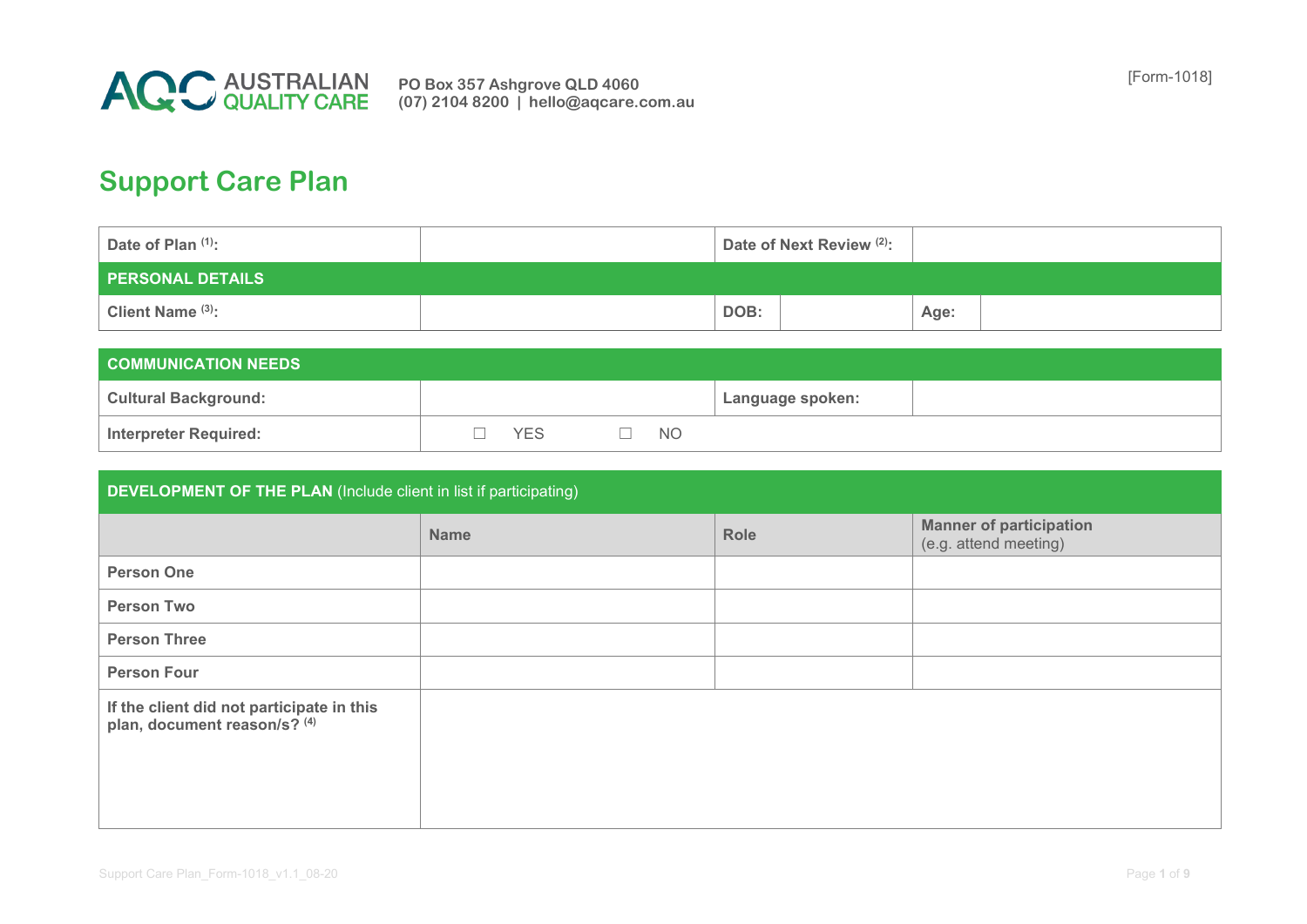

[Form-1018] **PO Box 357 Ashgrove QLD 4060 (07) 2104 8200 | hello@aqcare.com.au**

## **CLIENTS STORY** (Summary of the client's story so far) **(5)**

## **ASSESSMENTS CONDUCTED**

| Assessments that inform this Support Plan (6) |                  | Date <sup>(7)</sup> | <b>Conducted by</b><br>$(eg. RN, Physio)$ <sup>(8)</sup> | Date of review <sup>(9)</sup> |
|-----------------------------------------------|------------------|---------------------|----------------------------------------------------------|-------------------------------|
|                                               |                  |                     |                                                          |                               |
|                                               |                  |                     |                                                          |                               |
|                                               |                  |                     |                                                          |                               |
|                                               |                  |                     |                                                          |                               |
|                                               |                  |                     |                                                          |                               |
|                                               |                  |                     |                                                          |                               |
|                                               |                  |                     |                                                          |                               |
| <b>CURRENT SITUATION (10)</b>                 |                  |                     |                                                          |                               |
| <b>Issue or concerns</b>                      | 1.               |                     |                                                          |                               |
|                                               |                  |                     |                                                          |                               |
|                                               | $\overline{2}$ . |                     |                                                          |                               |
|                                               |                  |                     |                                                          |                               |
|                                               | 3.               |                     |                                                          |                               |
|                                               |                  |                     |                                                          |                               |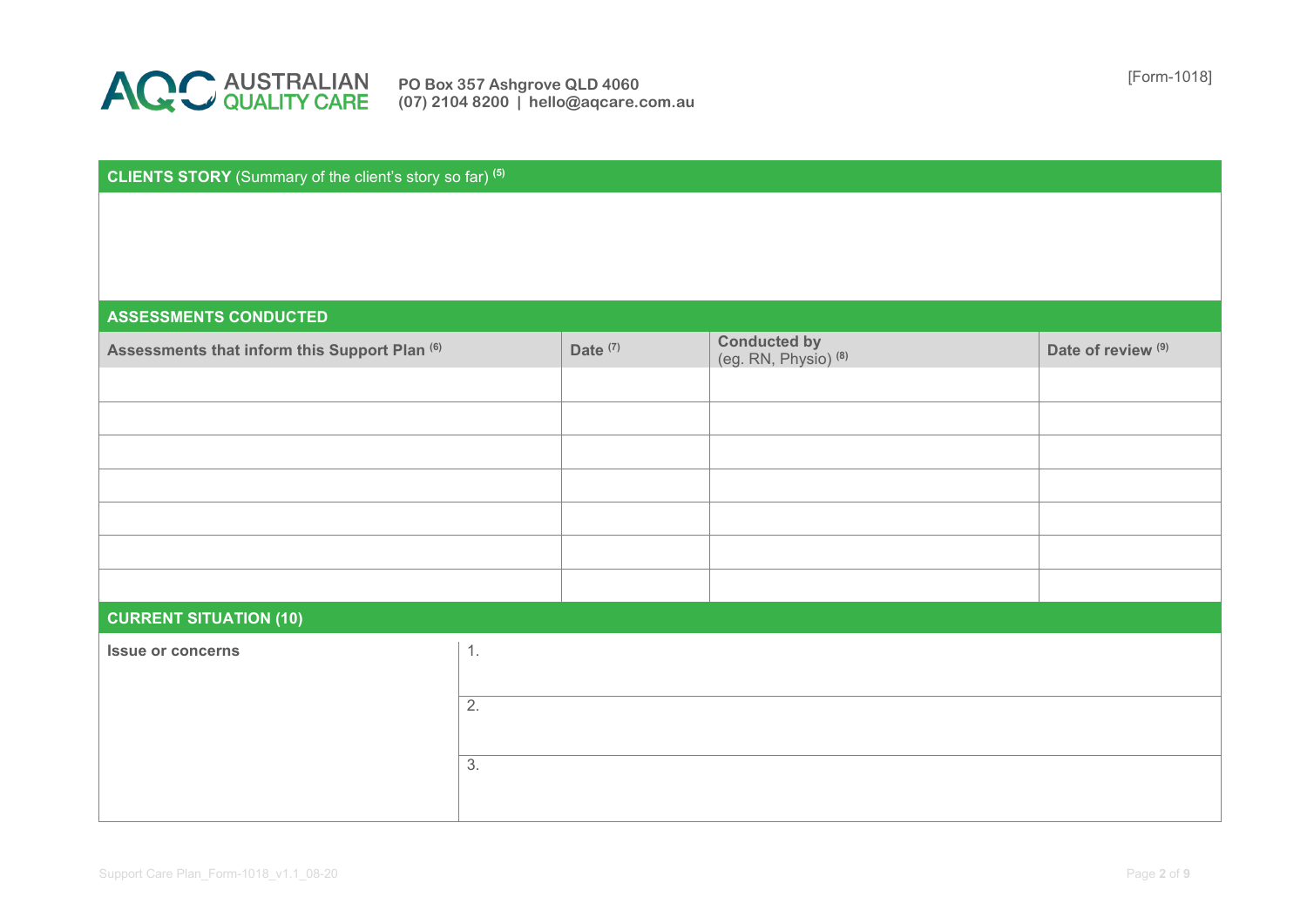

| 1. PHYSICAL ENVIRONMENT           |                      |                                             |                | $\Box$ No action planned $(11)^{1}$                |                             |  |  |
|-----------------------------------|----------------------|---------------------------------------------|----------------|----------------------------------------------------|-----------------------------|--|--|
| Issue or concerns <sup>(12)</sup> |                      |                                             | Strengths (13) |                                                    |                             |  |  |
|                                   |                      |                                             |                |                                                    |                             |  |  |
| Client Goals <sup>(14)</sup>      | Actions & tasks (15) | Responsibility of<br>client <sup>(16)</sup> |                | <b>Responsibility of</b><br>provider & others (17) | Frequency / Timeframes (18) |  |  |
|                                   |                      |                                             |                |                                                    |                             |  |  |
|                                   |                      |                                             |                |                                                    |                             |  |  |
|                                   |                      |                                             |                |                                                    |                             |  |  |
|                                   |                      |                                             |                |                                                    |                             |  |  |
|                                   |                      |                                             |                |                                                    |                             |  |  |

| <b>2. LIVING SKILLS</b>  |                            |                                 |  |                                    | $\Box$ No action planned $(11)$                                 |
|--------------------------|----------------------------|---------------------------------|--|------------------------------------|-----------------------------------------------------------------|
| <b>Issue or concerns</b> |                            |                                 |  |                                    | Strength (particular tasks and routines the person likes to do) |
|                          |                            |                                 |  |                                    |                                                                 |
|                          |                            |                                 |  |                                    |                                                                 |
| <b>Client Goals</b>      | <b>Actions &amp; tasks</b> | <b>Responsibility of client</b> |  | <b>Responsibility</b><br>of others | <b>Frequency / Timeframes</b>                                   |
|                          |                            |                                 |  |                                    |                                                                 |
|                          |                            |                                 |  |                                    |                                                                 |
|                          |                            |                                 |  |                                    |                                                                 |
|                          |                            |                                 |  |                                    |                                                                 |
|                          |                            |                                 |  |                                    |                                                                 |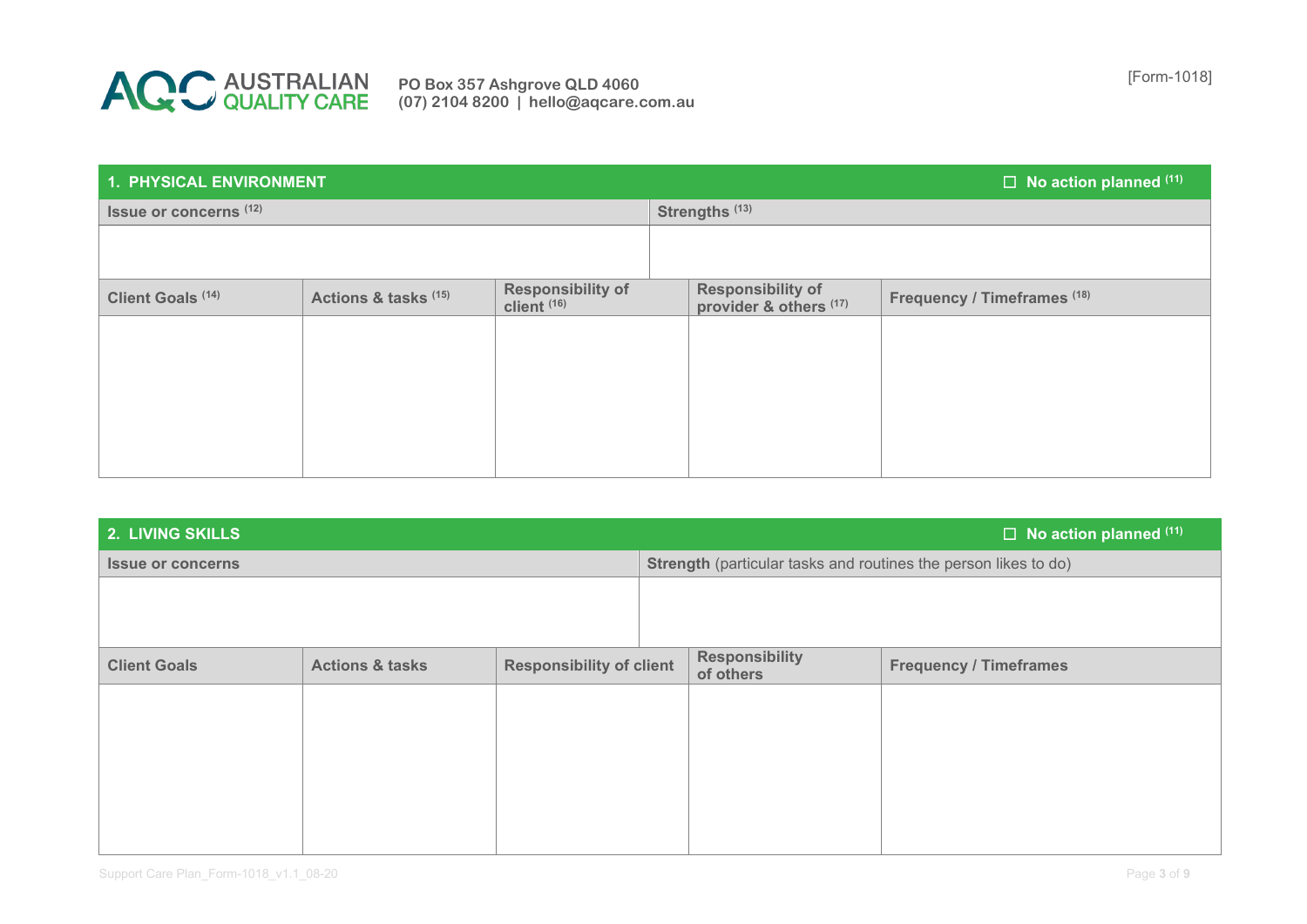

| 3. INTERESTS, LEISURE, COMMUNITY GROUPS AND INVOLVEMENT |                            |                                 |                 |                                    | $\square$ No action planned (11) |
|---------------------------------------------------------|----------------------------|---------------------------------|-----------------|------------------------------------|----------------------------------|
| Issue or concern                                        |                            |                                 | <b>Strength</b> |                                    |                                  |
|                                                         |                            |                                 |                 |                                    |                                  |
|                                                         |                            |                                 |                 |                                    |                                  |
|                                                         |                            |                                 |                 |                                    |                                  |
| <b>Client Goals</b>                                     | <b>Actions &amp; tasks</b> | <b>Responsibility of client</b> |                 | <b>Responsibility of</b><br>others | <b>Frequency / Timeframes</b>    |
|                                                         |                            |                                 |                 |                                    |                                  |
|                                                         |                            |                                 |                 |                                    |                                  |
|                                                         |                            |                                 |                 |                                    |                                  |
|                                                         |                            |                                 |                 |                                    |                                  |
|                                                         |                            |                                 |                 |                                    |                                  |
|                                                         |                            |                                 |                 |                                    |                                  |
|                                                         |                            |                                 |                 |                                    |                                  |
|                                                         |                            |                                 |                 |                                    |                                  |
|                                                         |                            |                                 |                 |                                    |                                  |
|                                                         |                            |                                 |                 |                                    |                                  |
|                                                         |                            |                                 |                 |                                    |                                  |
|                                                         |                            |                                 |                 |                                    |                                  |
|                                                         |                            |                                 |                 |                                    |                                  |
|                                                         |                            |                                 |                 |                                    |                                  |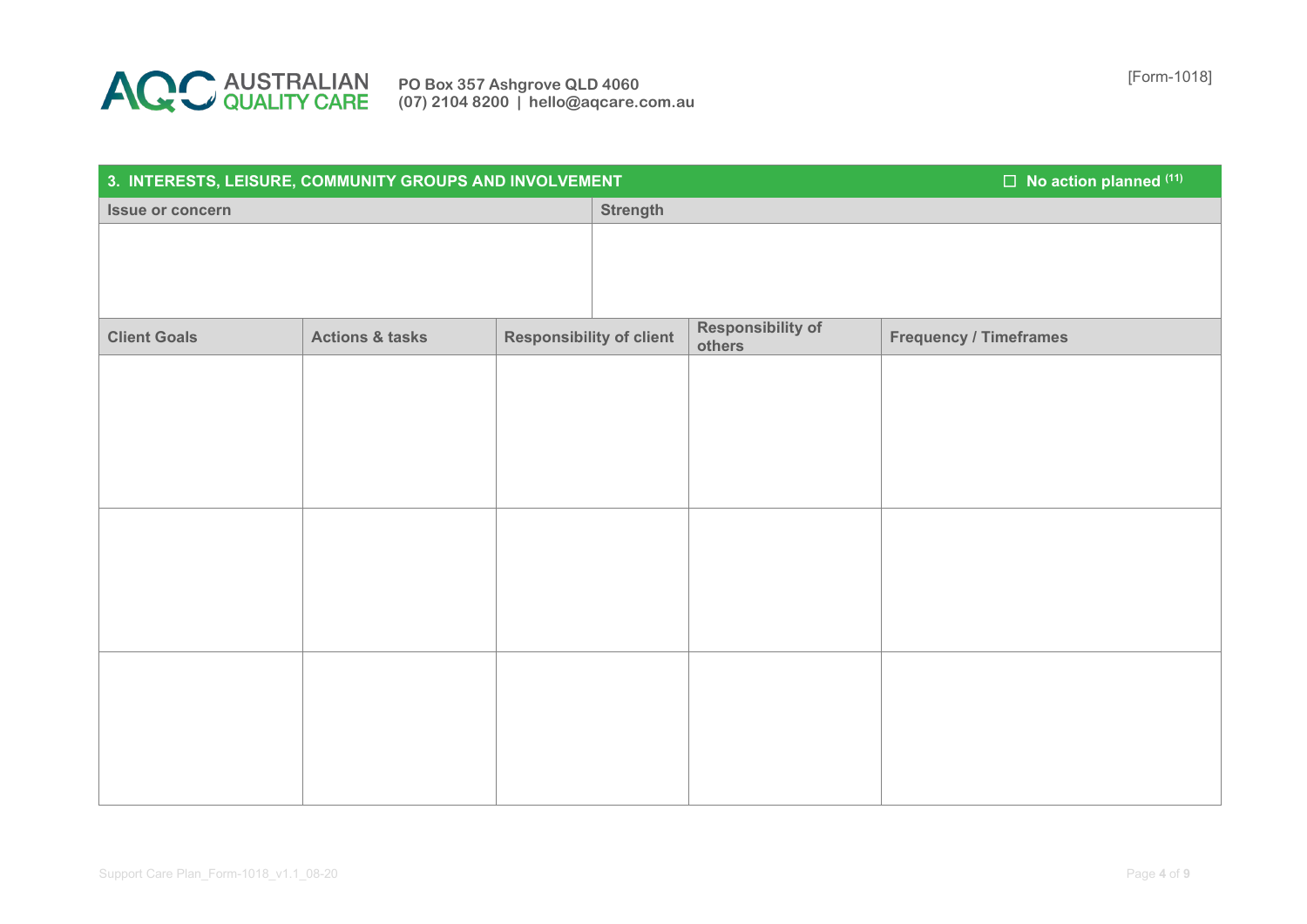

| <b>4. MOBILITY AND TRANSPORT</b> |                            |                                 |                  |                             | $\Box$ No action planned $(11)^{1}$ |  |
|----------------------------------|----------------------------|---------------------------------|------------------|-----------------------------|-------------------------------------|--|
| <b>Issue or concerns</b>         |                            |                                 | <b>Strengths</b> |                             |                                     |  |
|                                  |                            |                                 |                  |                             |                                     |  |
|                                  |                            |                                 |                  |                             |                                     |  |
| <b>Client Goals</b>              | <b>Actions &amp; tasks</b> | <b>Responsibility of client</b> |                  | Responsibility of<br>others | <b>Frequency / Timeframes</b>       |  |
|                                  |                            |                                 |                  |                             |                                     |  |
|                                  |                            |                                 |                  |                             |                                     |  |
|                                  |                            |                                 |                  |                             |                                     |  |
|                                  |                            |                                 |                  |                             |                                     |  |
|                                  |                            |                                 |                  |                             |                                     |  |

| 5. FAMILY RELATIONSHIPS AND CONTACTS |                            |                                 |  |                                                             | $\Box$ No action planned $(11)$ |
|--------------------------------------|----------------------------|---------------------------------|--|-------------------------------------------------------------|---------------------------------|
| <b>Issue or concerns</b>             |                            |                                 |  | <b>Strengths</b> (what level of informal support they have) |                                 |
|                                      |                            |                                 |  |                                                             |                                 |
|                                      |                            |                                 |  |                                                             |                                 |
| <b>Client Goals</b>                  | <b>Actions &amp; tasks</b> | <b>Responsibility of client</b> |  | <b>Responsibility of</b><br>others                          | <b>Frequency / Timeframes</b>   |
|                                      |                            |                                 |  |                                                             |                                 |
|                                      |                            |                                 |  |                                                             |                                 |
|                                      |                            |                                 |  |                                                             |                                 |
|                                      |                            |                                 |  |                                                             |                                 |
|                                      |                            |                                 |  |                                                             |                                 |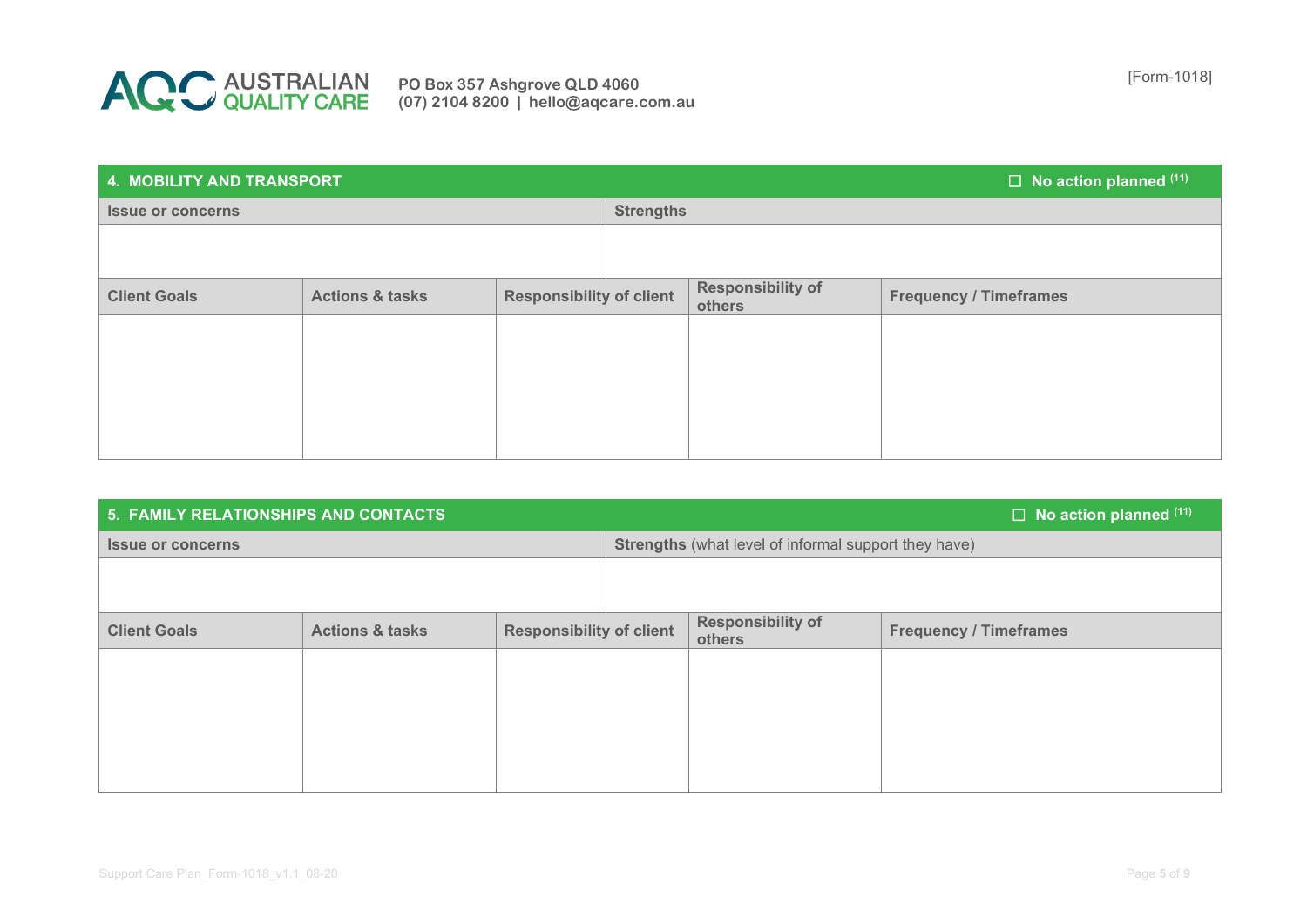

| 6. CULTURAL AND SPIRITUAL IDENTITY (19) |                            |                                 |                  | $\Box$ No action planned $(11)^{1}$ |                               |
|-----------------------------------------|----------------------------|---------------------------------|------------------|-------------------------------------|-------------------------------|
| <b>Issue or concerns</b>                |                            |                                 | <b>Strengths</b> |                                     |                               |
|                                         |                            |                                 |                  |                                     |                               |
|                                         |                            |                                 |                  |                                     |                               |
| <b>Client Goals</b>                     | <b>Actions &amp; tasks</b> | <b>Responsibility of client</b> |                  | <b>Responsibility of</b><br>others  | <b>Frequency / Timeframes</b> |
|                                         |                            |                                 |                  |                                     |                               |
|                                         |                            |                                 |                  |                                     |                               |
|                                         |                            |                                 |                  |                                     |                               |
|                                         |                            |                                 |                  |                                     |                               |
|                                         |                            |                                 |                  |                                     |                               |

| 7. HEALTH AND MEDICAL    |                            |                                 |                  | $\Box$ No action planned $(11)$    |                               |
|--------------------------|----------------------------|---------------------------------|------------------|------------------------------------|-------------------------------|
| <b>Issue or concerns</b> |                            |                                 | <b>Strengths</b> |                                    |                               |
|                          |                            |                                 |                  |                                    |                               |
|                          |                            |                                 |                  |                                    |                               |
| <b>Client Goals</b>      | <b>Actions &amp; tasks</b> | <b>Responsibility of client</b> |                  | <b>Responsibility of</b><br>others | <b>Frequency / Timeframes</b> |
|                          |                            |                                 |                  |                                    |                               |
|                          |                            |                                 |                  |                                    |                               |
|                          |                            |                                 |                  |                                    |                               |
|                          |                            |                                 |                  |                                    |                               |
|                          |                            |                                 |                  |                                    |                               |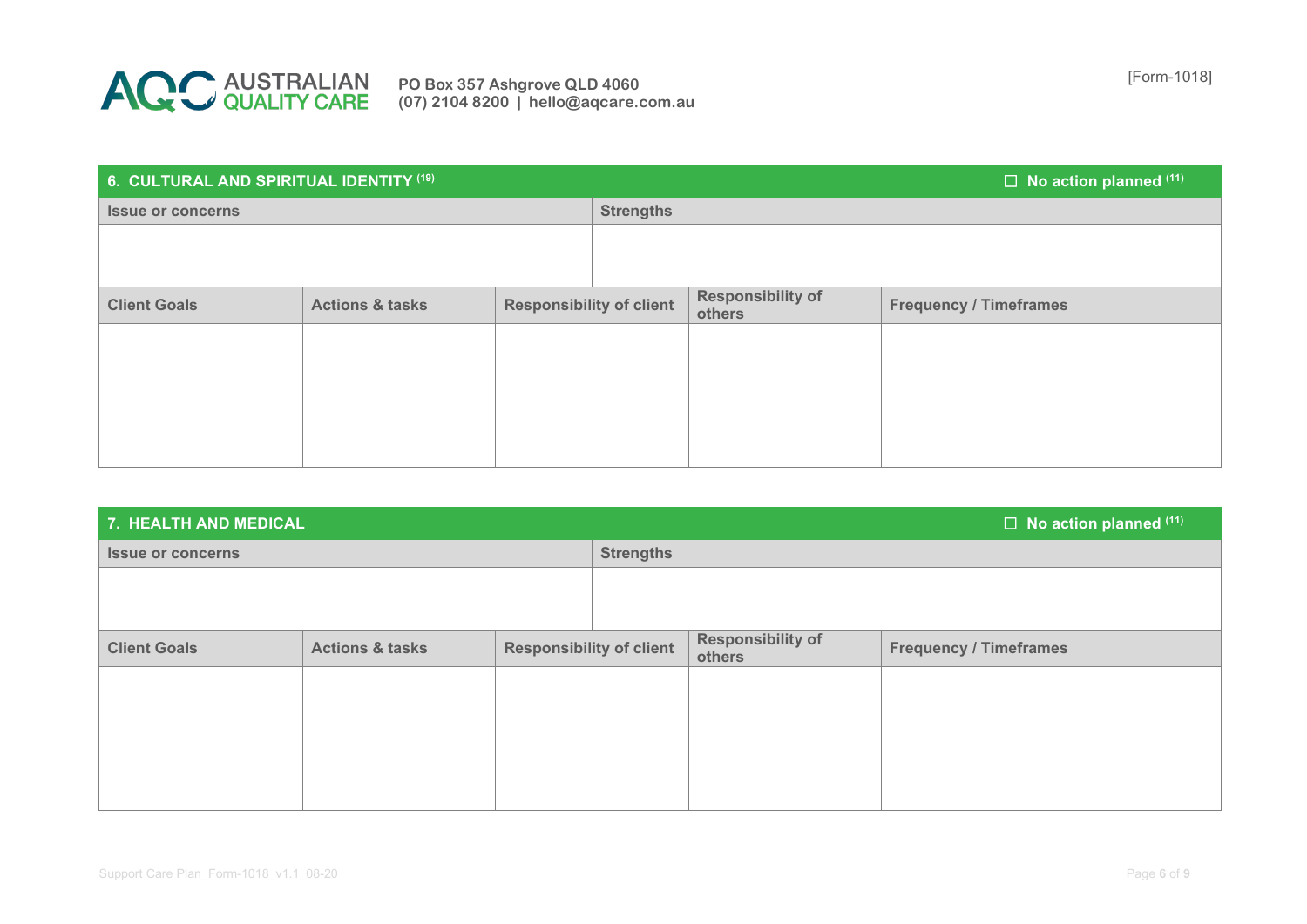

[Form-1018] **PO Box 357 Ashgrove QLD 4060 (07) 2104 8200 | hello@aqcare.com.au**

| 8. RISK MANAGEMENT |                    |            |                       |                                | $\Box$ No action planned $(11)$ |
|--------------------|--------------------|------------|-----------------------|--------------------------------|---------------------------------|
| <b>Risk</b>        | <b>Consequence</b> | Likelihood | <b>Risk</b><br>Rating | <b>Mitigation Action, Task</b> | <b>Responsibility</b>           |
|                    |                    |            |                       |                                |                                 |
|                    |                    |            |                       |                                |                                 |
|                    |                    |            |                       |                                |                                 |
|                    |                    |            |                       |                                |                                 |
|                    |                    |            |                       |                                |                                 |
|                    |                    |            |                       |                                |                                 |

|                                | <b>Client / Guardian or POA:</b>      | T YES |              | <b>NO</b> |
|--------------------------------|---------------------------------------|-------|--------------|-----------|
| Support Plan provided to (20): | <b>Client Representative (Other):</b> | D YES | $\mathbf{1}$ | - NO      |
|                                | Name/s:                               |       |              |           |

**Client Acknowledgement:** I understand and agree to this Support Plan. I agree to my Support Plan being provided to the person\s as listed above.

| <b>Client and/or Carer:</b> | Sian:                  |  | (date) |
|-----------------------------|------------------------|--|--------|
| Prepared by:                | (Homecare Coordinator) |  | (date) |
| Approved by:                | (Manager)              |  | (date) |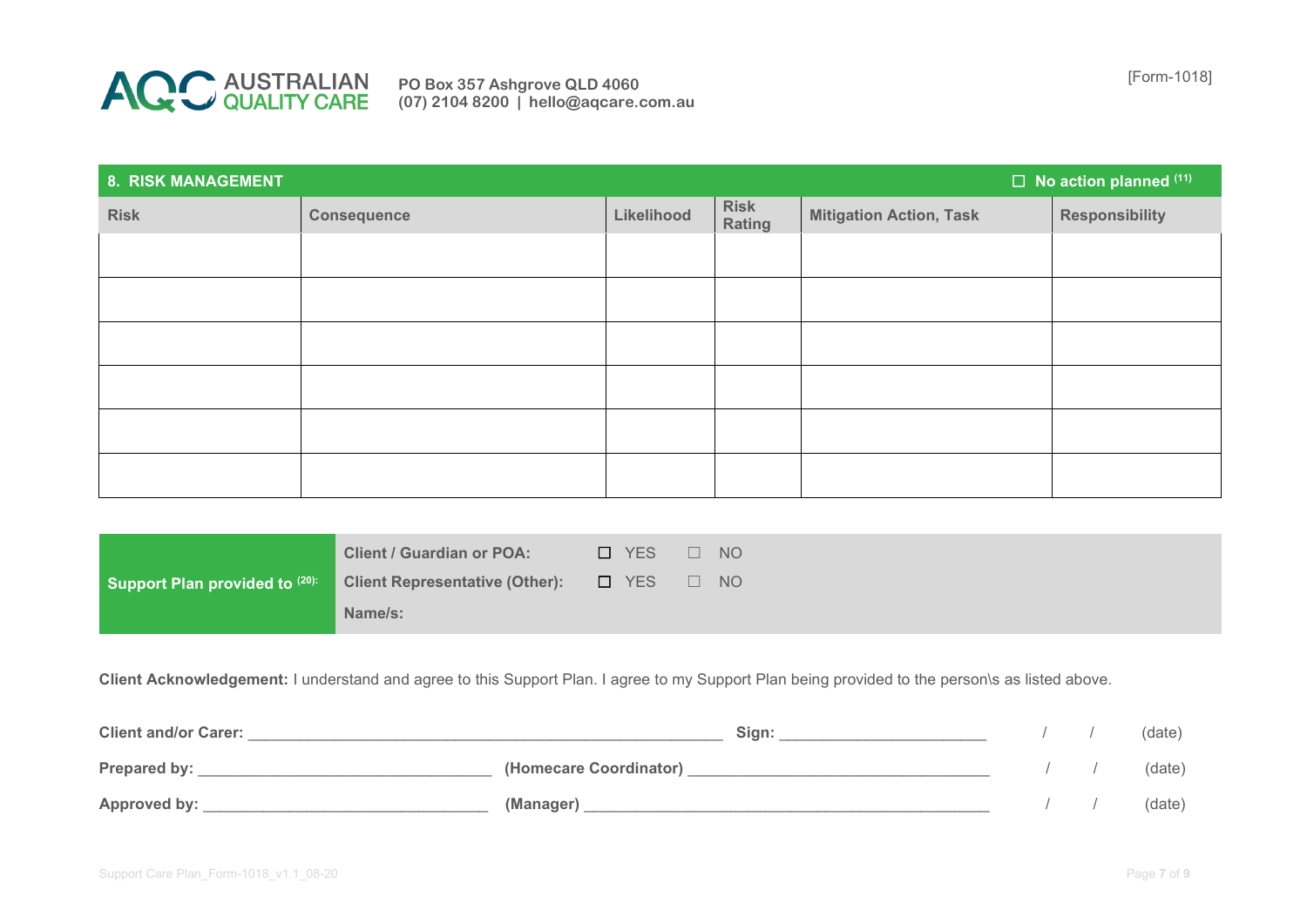

## **Key to Support Plan Notes**

- (1) Date plan was completed and client signed plan.
- (2) Date of next review.
- (3) Write Client's name, date of birth and age.
- (4) Brief description of why the client did not participate, such as: declined invitations to give views, complete self-questionnaire, convey views to third party or just accepted recommendations.
- (5) General life history and employment history and main reason for seeking assistance.
- (6) Ensure that any assessments that informed the Support Plan are included here (ie ACAT / ACAS). Only list assessments that are relevant to this plan; do not list all assessments that have occurred. Note, the self-assessment is compulsory, as such has been included permanently and should be attached and filed.
- (7) The date the assessment was completed (as provided on the assessor's report or papers) to show how current it is.
- (8) Write the person's profession, eg. RN, Physio.
- (9) If an assessment review is expected, state the date. If there are no plans for review, write 'n/a'. If it is considered that a review should take place, this should be incorporated into the relevant section of the case plan, but not here. The review should be listed in this section on completion.
- (10) Outline the main issues as raised by the client and client representative. State any contradictory or dissenting views and what he or she disagreed with. Issues can be addressed in the body of the plan and documented in notes as appropriate.
- (11) Tick box if no Client Goals, actions or tasks are noted for this domain on this plan. Issues or concerns and strengths can still be noted, as well as measures already in place, even if no current action is planned.
- (12) Issue or concern related to this domain for the client named on the plan, e.g. client has a significant hording and/or cleaning issue or major safety risks have been identified within the home.
- (13) Strength related to this domain for the client named on the plan, e.g. client is in good health (health and medical) or client has a good relationship with daughter (family relationships).
- (14) There is no minimum number of Client Goals, but there should be no more than five for each domain.
- (15) Clearly stated actions and tasks required to meet the objective.
- (16) Detail client responsibilities for actions or tasks in the achievement of their goals.
- (17) Detail the responsibilities of the provider (ie staff, contractors, etc) and "other persons", ie live in carer, family, friends, volunteers.
- (18) State frequency (how regular) and timeframe (how long and maybe period if only for a fixed period), this area will help guide the budget establishment.
- (19) Include focus on overall identity and positive self-image building. For a sample of case plan strategies to support cultural maintenance of clients from culturally and linguistically diverse backgrounds.
- (20) This section allows for the Homecare Coordinator to check that the client and appropriate representatives are provided with a Support Plan. Discuss this with the client and only provide the Support Plan to appropriate representatives where the client has agreed to its release. Always provide the Support Plan to the client.